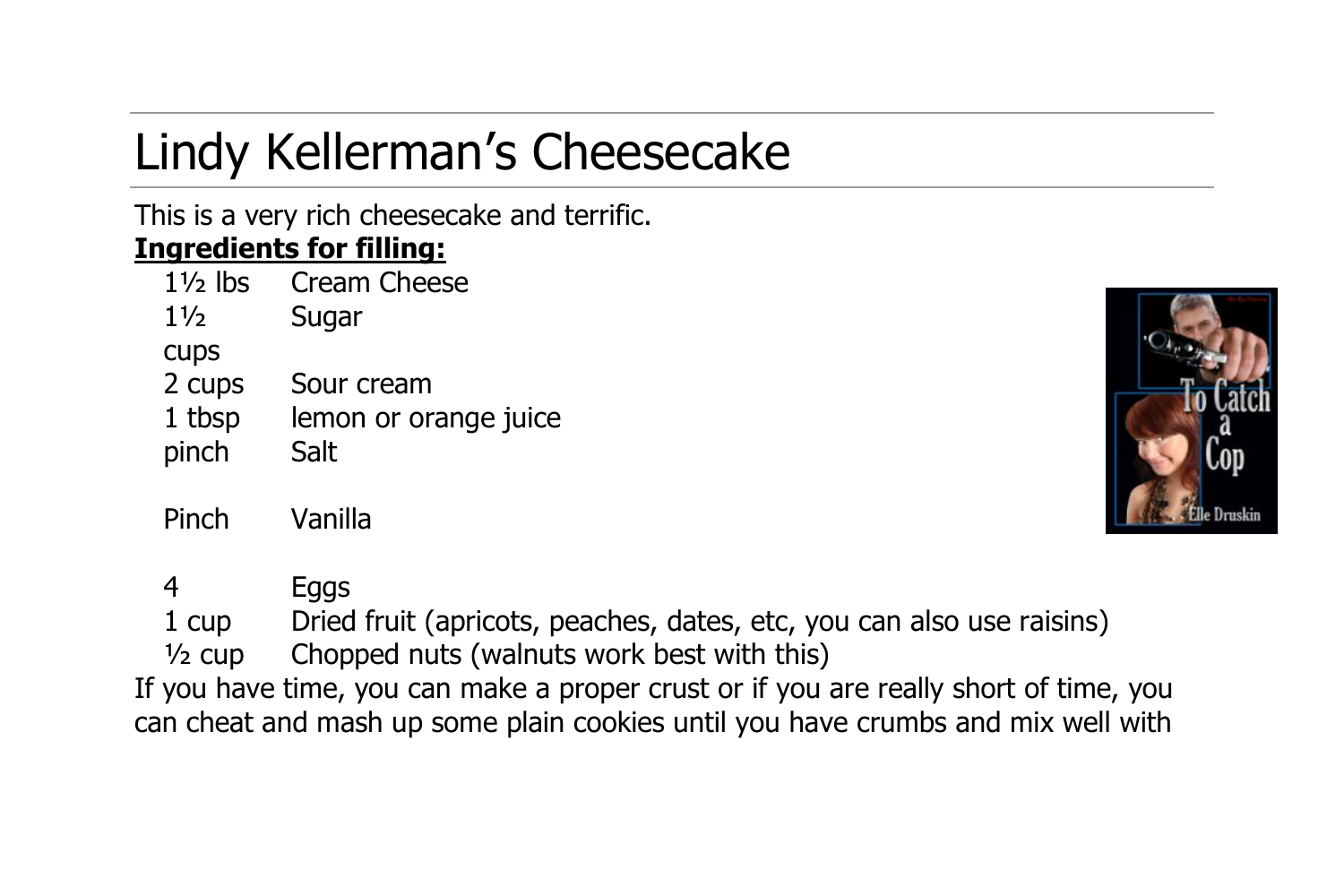margarine and sugar. You will get something like a graham cracker crust. Alternatively, you could buy a ready-made one, but if you have time:

## **Ingredients:**

1 cup Flour 3tbsp Sugar ¼ tsp Salt ½ cup Margarine or butter 1 Egg yolk Pinch Vanilla

## **Directions:**

Crust: Combine flour, sugar, and salt. Cut in the butter or margarine and mix until it has a feel and look of crumbs. Stir in yolk and vanilla. Knead this mixture until it more or less holds together and place in fridge in a; bowl covered with wrap. It needs to chill for about 2 hours. The oven should be about 350—375 degrees when you are ready to put into pan. Press the dough around the bottom and keep an eye on it in